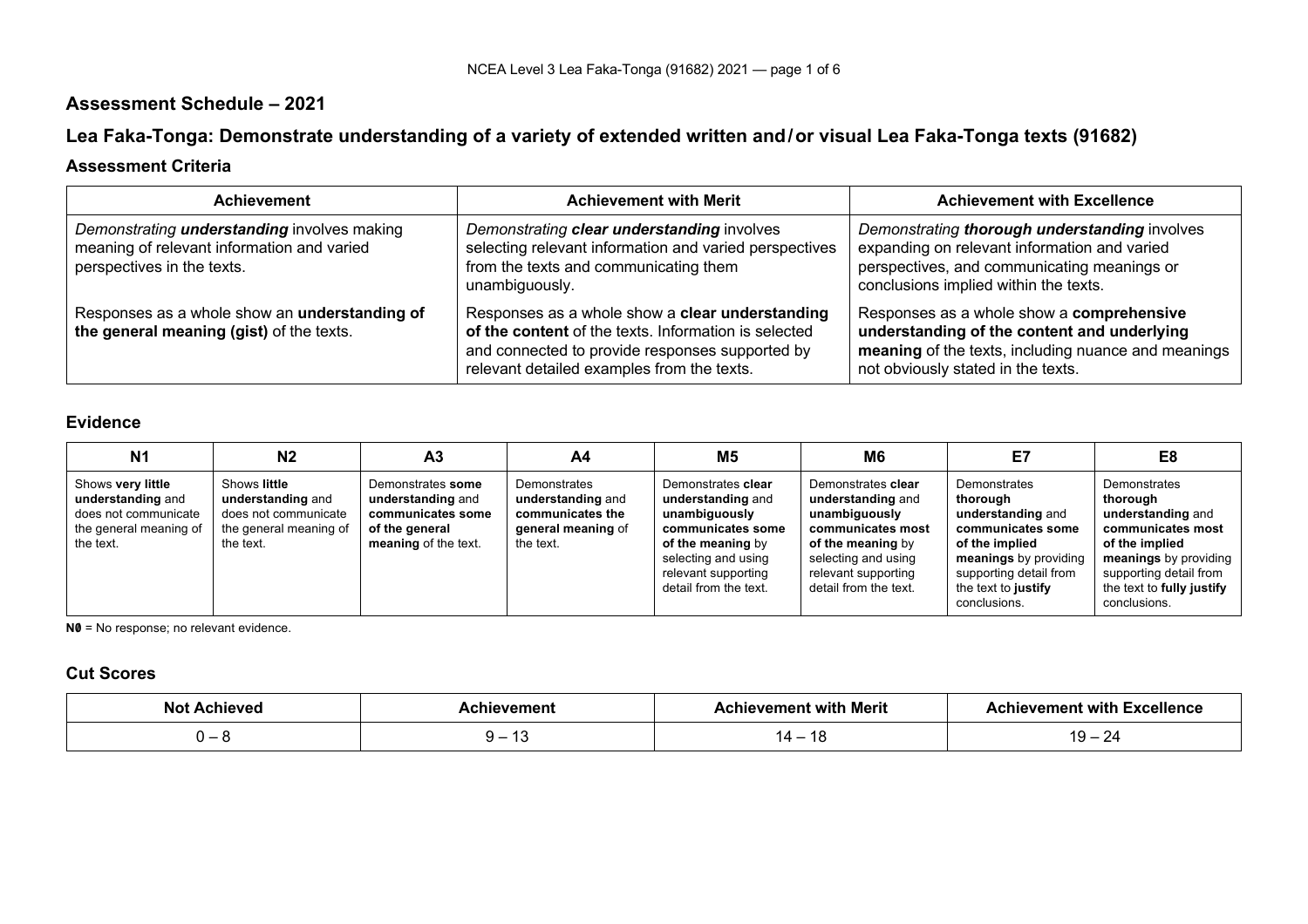#### **Sample Evidence**

What follows is not a complete list of all acceptable responses, nor is it an indication of the exact wording required.

Assessment judgments are based on the level of understanding shown, rather than knowledge of individual lexical items.

Quoting or direct translation alone are not sufficient evidence that the candidate understands the meaning of the text **clearly** or **thoroughly**.

The overall grade for a question must be judged after considering how much of the text as a whole has been understood, and to what depth. Refer to the Evidence statements above.

| <b>Question ONE</b>                                                                                                                                       | <b>Achievement</b>                                                                                                                                                                            | <b>Achievement with Merit</b>                                                                                                                                                                                                                                                                                                                 | <b>Achievement with Excellence</b>                                                                                                                                                                                                                                                                                                                                                                                                                                                                                                                                                                                                                                                                                                                                                                                                                                                                                                                        |
|-----------------------------------------------------------------------------------------------------------------------------------------------------------|-----------------------------------------------------------------------------------------------------------------------------------------------------------------------------------------------|-----------------------------------------------------------------------------------------------------------------------------------------------------------------------------------------------------------------------------------------------------------------------------------------------------------------------------------------------|-----------------------------------------------------------------------------------------------------------------------------------------------------------------------------------------------------------------------------------------------------------------------------------------------------------------------------------------------------------------------------------------------------------------------------------------------------------------------------------------------------------------------------------------------------------------------------------------------------------------------------------------------------------------------------------------------------------------------------------------------------------------------------------------------------------------------------------------------------------------------------------------------------------------------------------------------------------|
| (a) Possible evidence<br>showing understanding of<br>why Peter changed his<br>career to surveying.                                                        | • He felt that being in the classroom<br>was not for him. He wanted to be<br>out in the field, so he chose to<br>become a surveyor.                                                           | • Although Peter was passionate<br>about maths, he did not want to be<br>confined to a classroom. He<br>preferred to use his maths<br>knowledge and skills in an outdoor<br>environment. After doing a course<br>in surveying, he realised that this<br>was the field for him, and did<br>further study, so he could make<br>that his career. | • Peter's interest was originally in maths, but he found<br>it is difficult to be confined to a classroom<br>environment. He would rather be practically applying<br>his maths in physical field work. A diploma course in<br>surveying at Unitec confirmed that was the field in<br>which he wanted to work. When his parents<br>encouraged him to continue his studies, he did not<br>hesitate to move to Dunedin to undertake a degree<br>in surveying.                                                                                                                                                                                                                                                                                                                                                                                                                                                                                                |
| (b) Possible evidence<br>showing understanding of<br>how Peter and his family<br>coped with the challenges<br>they faced during their time<br>in Dunedin. | • They faced financial challenges, as<br>both Peter and his wife studied.<br>Through part-time work and<br>financial help from Peter's siblings<br>and parents, they were able to<br>survive. | • The family encountered financial<br>and time-management challenges.<br>Peter and his wife juggled study<br>with work and caring for their<br>children.<br>• Peter and his wife organised their<br>schedules so at least one parent<br>could be at home with the children,<br>or available to take them to their<br>various activities.      | • Peter had to juggle university studies with family<br>responsibilities. Money was tight, so Peter needed to<br>take on casual work as a tutor, as well as part-time<br>work for a surveying business. His wife also worked<br>part-time, along with studying. Peter's parents and<br>siblings also supported him financially, so he could<br>realise his dream.<br>• Peter and his wife worked as a team to meet their<br>goals, supporting each other and sharing<br>responsibility for childcare, so they could both study<br>and work.<br>• Things were particularly challenging during lockdown<br>last year, when Peter and his wife were trying to<br>keep up with their studies, as well as look after the<br>children. The family did not have enough computers<br>to allow everyone to study and do their schoolwork at<br>the same time. To resolve that problem, Peter and<br>his wife had to study at different times to their<br>children. |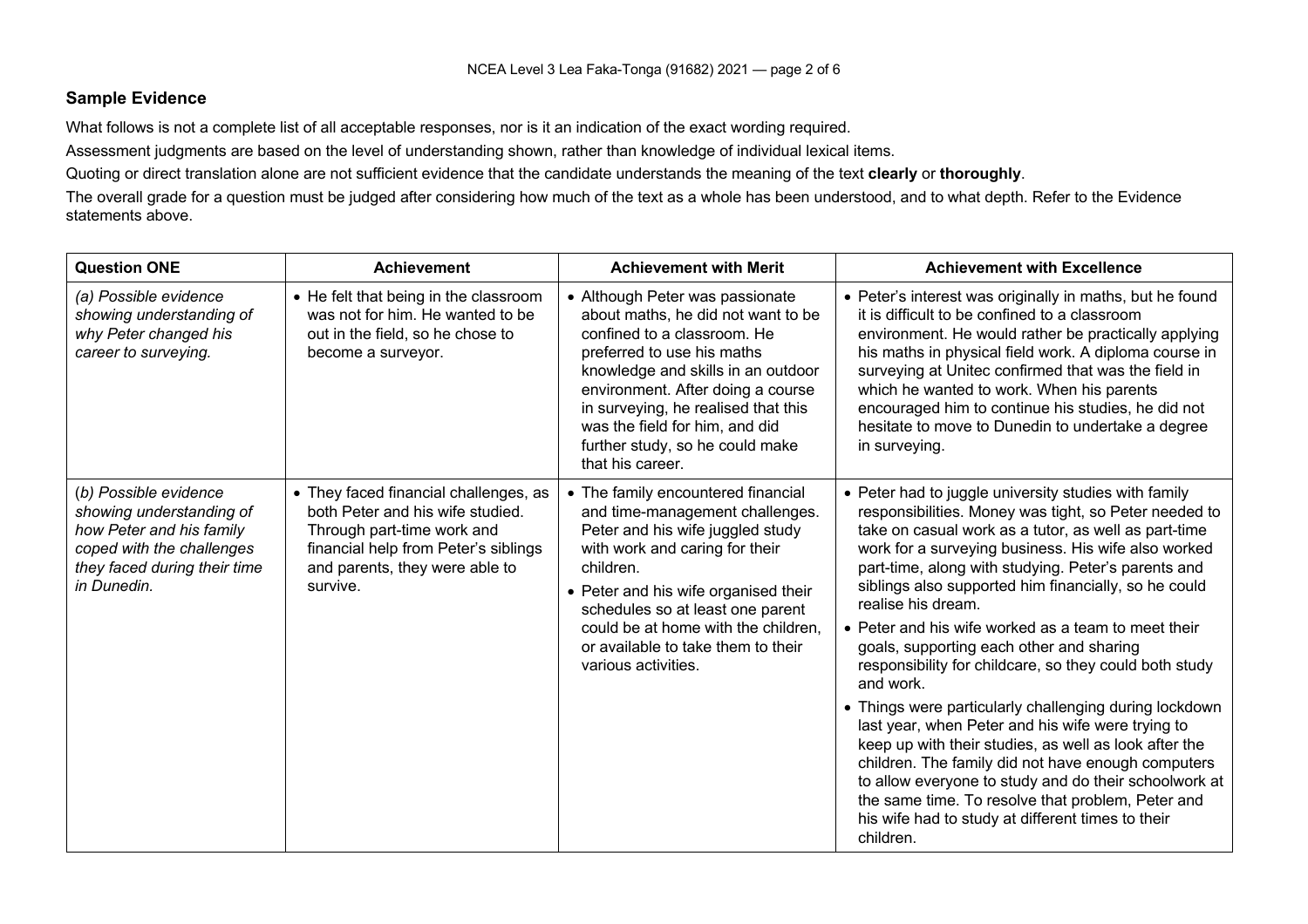| (c) Possible evidence<br>showing understanding of<br>what messages from Peter's<br>story might be helpful to | • Peter and his wife are setting a<br>good example for their children<br>about the importance of education<br>and ensuring they have a good | • Involving your children in what you<br>do will encourage them to embrace<br>the opportunities that come their<br>way, as Peter has done. | • Peter tried to involve his children in his studies, as a<br>way of laying a foundation to encourage them to<br>make the most of their own schooling and other<br>opportunities that will open up for them in the future.                                                                       |
|--------------------------------------------------------------------------------------------------------------|---------------------------------------------------------------------------------------------------------------------------------------------|--------------------------------------------------------------------------------------------------------------------------------------------|--------------------------------------------------------------------------------------------------------------------------------------------------------------------------------------------------------------------------------------------------------------------------------------------------|
| others.                                                                                                      | future.                                                                                                                                     | • Even in challenging circumstances,<br>a family can bring about a good<br>outcome by working together to<br>overcome obstacles.           | • He talked about the decision his parents made in<br>moving from Tonga to New Zealand for a better life,<br>and through his success, he is proving they were<br>forward-looking and their sacrifices worthwhile.                                                                                |
|                                                                                                              |                                                                                                                                             | • Working together for a common<br>goal strengthens the bond and love<br>between family members.                                           | • The challenges that the family faced together<br>resulted in them working hard together and<br>becoming more independent. Although they had<br>support from the wider family, they tried not to be a<br>burden and to do as much as possible for<br>themselves. That is a huge lesson in life. |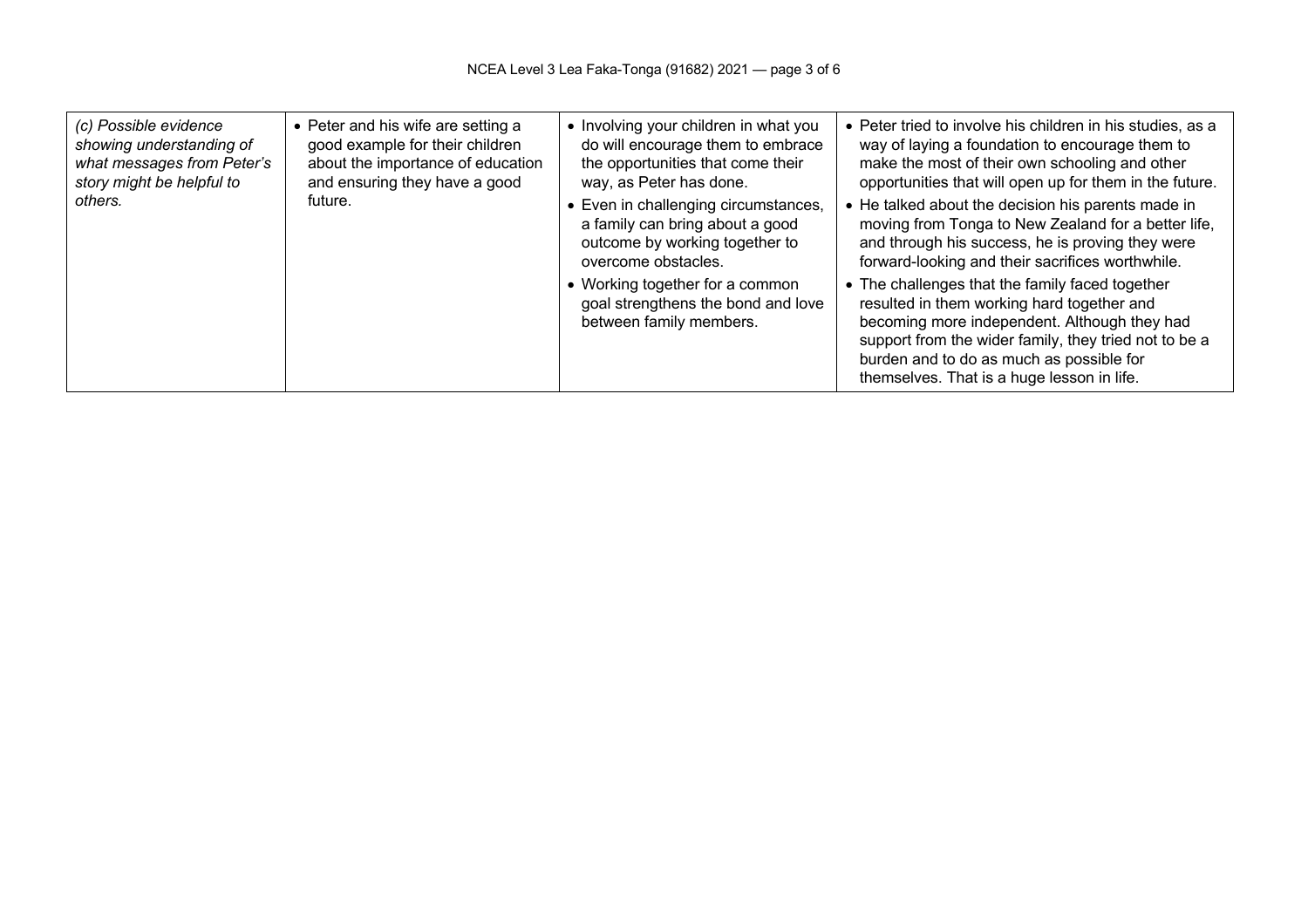| <b>Question TWO</b>                                                                                                                                       | <b>Achievement</b>                                                                                                                                   | <b>Achievement with Merit</b>                                                                                                                                                                                                                                                                                                  | <b>Achievement with Excellence</b>                                                                                                                                                                                                                                                                                                                                                                                                                                                                                                                                                          |
|-----------------------------------------------------------------------------------------------------------------------------------------------------------|------------------------------------------------------------------------------------------------------------------------------------------------------|--------------------------------------------------------------------------------------------------------------------------------------------------------------------------------------------------------------------------------------------------------------------------------------------------------------------------------|---------------------------------------------------------------------------------------------------------------------------------------------------------------------------------------------------------------------------------------------------------------------------------------------------------------------------------------------------------------------------------------------------------------------------------------------------------------------------------------------------------------------------------------------------------------------------------------------|
| (a) Possible evidence<br>showing understanding of<br>why many children from<br>Tongan homes in Aotearoa<br>end up speaking English<br>rather than Tongan. | • Many parents are not using the<br>Tongan language to communicate<br>with their children.                                                           | • Despite knowing and speaking the<br>language fluently, many Tongan<br>parents are not using the language<br>at home with their children. As a<br>result, the children never learn the<br>language.                                                                                                                           | • The barrier is that the Tongan language is not being<br>used in homes. Fluent Tongan speakers do not<br>always use it with their children, so even if a child<br>grows up in a Tongan-speaking household, there is<br>no guarantee they will ever speak the language.                                                                                                                                                                                                                                                                                                                     |
|                                                                                                                                                           | • Even if children communicate in<br>Tongan with their parents when<br>they are little, they slowly lose their<br>language once they start school.   | • Children communicate in Tongan<br>with their parents when they are<br>little, but then they start school and<br>are increasingly exposed to<br>English. As days go by, they begin<br>to lose their Tongan, and speak<br>more and more English, not only at<br>school, but also at home.                                      | • Once the children start primary school, they are<br>thrust into an English-speaking environment. They<br>are given English reading material. They will hear<br>English as the main medium of instruction, and in<br>their interactions inside and outside the classroom.<br>Even children who spoke Tongan when they were<br>young slowly lose their confidence, and English<br>becomes their first language.<br>• Also, some Tongan parents deliberately choose to<br>use English over lea faka-Tonga, thinking it will be<br>more relevant for their children's future, and for life in |
| (b) Possible evidence<br>showing understanding of<br>what the writer says about<br>the relevance and<br>importance of learning<br>Tongan language.        | • Tongan language is very important<br>and relevant to Tongan children, as<br>it carries their culture, identity, and<br>what it means to be Tongan. | • Tongan language expresses<br>thoughts, feelings, identity, and the<br>Tongan world view. If you do not<br>speak Tongan, then you cannot<br>fully understand the reasons<br>behind cultural practices and<br>values, and what it means to be<br>Tongan. Even if you are Tongan,<br>you are operating in a different<br>world. | an English-speaking country.<br>• Tongan language is the key to the Tongan world, its<br>culture, and aspirations. It gives Tongans a sense of<br>belonging to their heritage and community. Tongans<br>who do not learn the language as children<br>sometimes yearn for it when they become adults,<br>and understand what they are missing. However, it is<br>much harder to learn it then, and to develop fluency,<br>and pick up the nuances of the language.                                                                                                                           |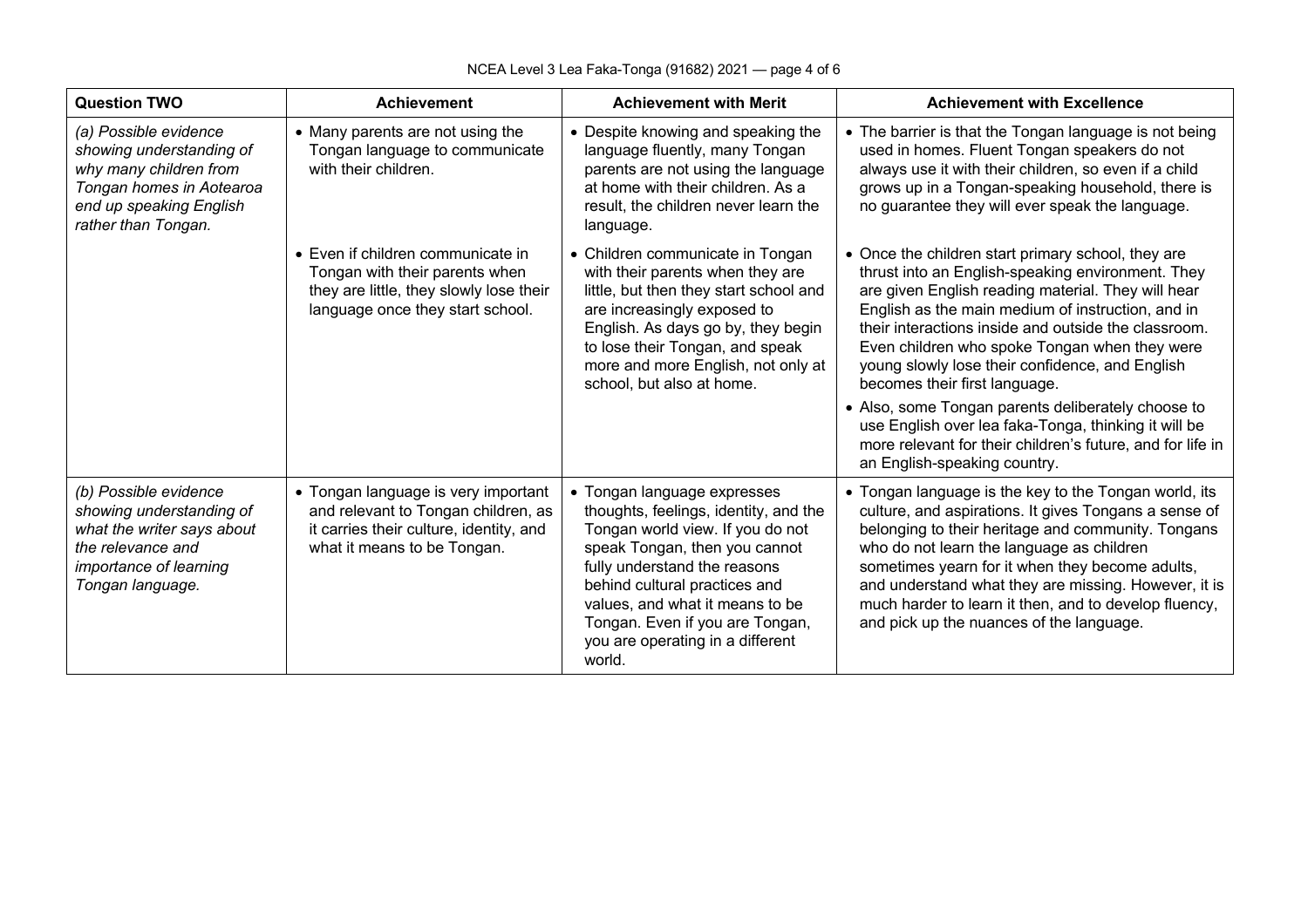| <b>Question THREE</b>                                                                                                                                   | <b>Achievement</b>                                                                                                                                                                                                                                                                                                                                                                  | <b>Achievement with Merit</b>                                                                                                                                                                                                                                                                                                                                                                                                                                                                                                                                                                                                                                                                                                             | <b>Achievement with Excellence</b>                                                                                                                                                                                                                                                                                                                                                                                                                                                                                                                                                                                                                                                                                                                                                                                                                                                                                                                                      |
|---------------------------------------------------------------------------------------------------------------------------------------------------------|-------------------------------------------------------------------------------------------------------------------------------------------------------------------------------------------------------------------------------------------------------------------------------------------------------------------------------------------------------------------------------------|-------------------------------------------------------------------------------------------------------------------------------------------------------------------------------------------------------------------------------------------------------------------------------------------------------------------------------------------------------------------------------------------------------------------------------------------------------------------------------------------------------------------------------------------------------------------------------------------------------------------------------------------------------------------------------------------------------------------------------------------|-------------------------------------------------------------------------------------------------------------------------------------------------------------------------------------------------------------------------------------------------------------------------------------------------------------------------------------------------------------------------------------------------------------------------------------------------------------------------------------------------------------------------------------------------------------------------------------------------------------------------------------------------------------------------------------------------------------------------------------------------------------------------------------------------------------------------------------------------------------------------------------------------------------------------------------------------------------------------|
| (a) Possible evidence showing<br>understanding of how Queen<br>Sālote coped with the personal<br>challenges she faced during<br>the years of her reign. | • Sālote became queen when<br>she was only 18 years of age,<br>after the death of her father.<br>• Tonga was affected by an<br>influenza epidemic that<br>resulted in the death of 10% of<br>her people.<br>• She experienced personal<br>loss in the death of one of her<br>sons and her husband.<br>• She coped by praying more to<br>God and relying on him for his<br>guidance. | • Sālote was only a teenager (18 years of<br>age) when she became queen.<br>· Sālote was challenged soon after her<br>coronation when influenza killed 10% of<br>the people of Tonga.<br>• Later on, tragedies struck again when<br>her son and husband died. This was<br>devastating, and she thought she would<br>not be able to cope.<br>• However, through her faith in her God,<br>she was able to pull through. She found<br>comfort in religion during the dark times<br>of her life and reign.<br>• She was able to cope with all these<br>challenges by praying more and relying<br>on God for daily strength, comfort, and<br>guidance. Sālote was also a strong<br>woman, who was very resilient and<br>determined to succeed. | • One of the most difficult times of her reign occurred<br>soon after her coronation, when she was still very<br>young (18 years of age) and inexperienced. An<br>influenza epidemic ravaged Tonga, killing 10% of<br>the population, including members of the queen's<br>family. This was a very great loss.<br>• Later in her reign, one of her sons died of illness,<br>and a few years later her husband died suddenly of<br>a heart attack, which devastated her.<br>• She coped by relying more and more on God for<br>wisdom and comfort. She thought she was going to<br>drown in her grief and challenges, but her<br>relationship with God enabled her to be stronger and<br>fight harder for herself and her nation. She later<br>remarked, "you stopped work only in the grave". And<br>that gives testament to her determination and love<br>for country.<br>• She worked really hard and did not allow grief to<br>stop her. She was also very resilient. |
| (b) Possible evidence showing<br>understanding of how<br>successful Queen Sālote's<br>reign was.                                                        | · Sālote's reign was very<br>successful. She was able to<br>bring about positive changes<br>in her kingdom. For example,<br>she established new schools.<br>• She set up various<br>government departments and<br>was close to her people.                                                                                                                                          | · Sālote's reign was very successful.<br>Although she was young and<br>inexperienced when she took the<br>throne, she took advice before she<br>acted. She valued education a lot,<br>which is evident in her establishment of<br>a college for girls (Queen Sālote<br>College). She also set up scholarships<br>so that Tongans could study overseas.<br>• She was also interested in the Tongan<br>culture and its maintenance (e.g., she<br>set up a Tongan traditions committee).<br>She went out of her way to find what the<br>people wanted from their government.<br>She worked hard for her people and she<br>was loved by them in return.                                                                                       | • Sālote's reign was very successful, although she<br>was very young and inexperienced when she<br>became queen. The biography stated Tonga's chiefs<br>were worried about her ability to lead, but she had<br>the wisdom to listen carefully to her advisers, and<br>that helped her to make wise decisions.<br>• She valued education and set up a school for girls,<br>because she wanted them involved in decision-<br>making in Tonga. She also helped set up a Pacific<br>medical school in Fiji, and a teacher training college.<br>• She wanted to empower her people and made it<br>possible for Tongans to study overseas. She<br>established new government departments and<br>whenever she could, she appointed Tongan<br>graduates to positions of responsibility.<br>• Her reign was very successful because she was<br>visionary, introduced a lot of changes that helped<br>her people, and enabled her country to grow and<br>become a modern nation.  |